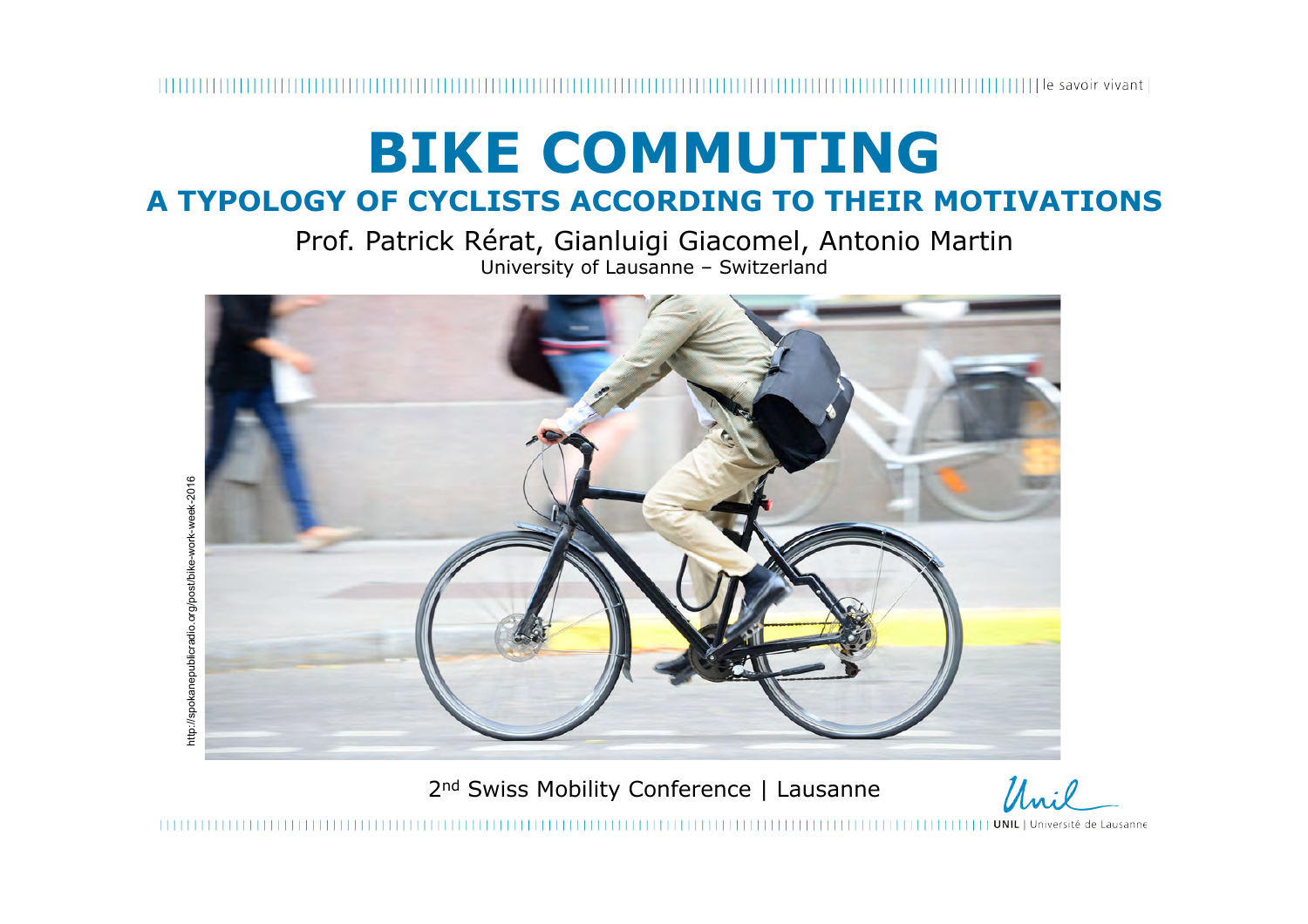## **CONTEXT**

#### **Promoting cycling?**

- Transition to a low carbon mobility
- Public health
- Congestion, etc.

#### **What do we actually know about the practice of cycling?**

Conventional knowledge/models not sufficient. (…) Determinants of cycling: built and natural environment, socio-economic variables, psychological factors (incl. attitudes) and aspects related to cost, time, effort and safety. (Heinen et al. 2010)

Sedentarist understandings: mobility either as meaningless or as the practical outcome of "rational" decision makers (time and distance) (Spinney 2009)

Heterogeneity of meanings within cycling (Cox 2005)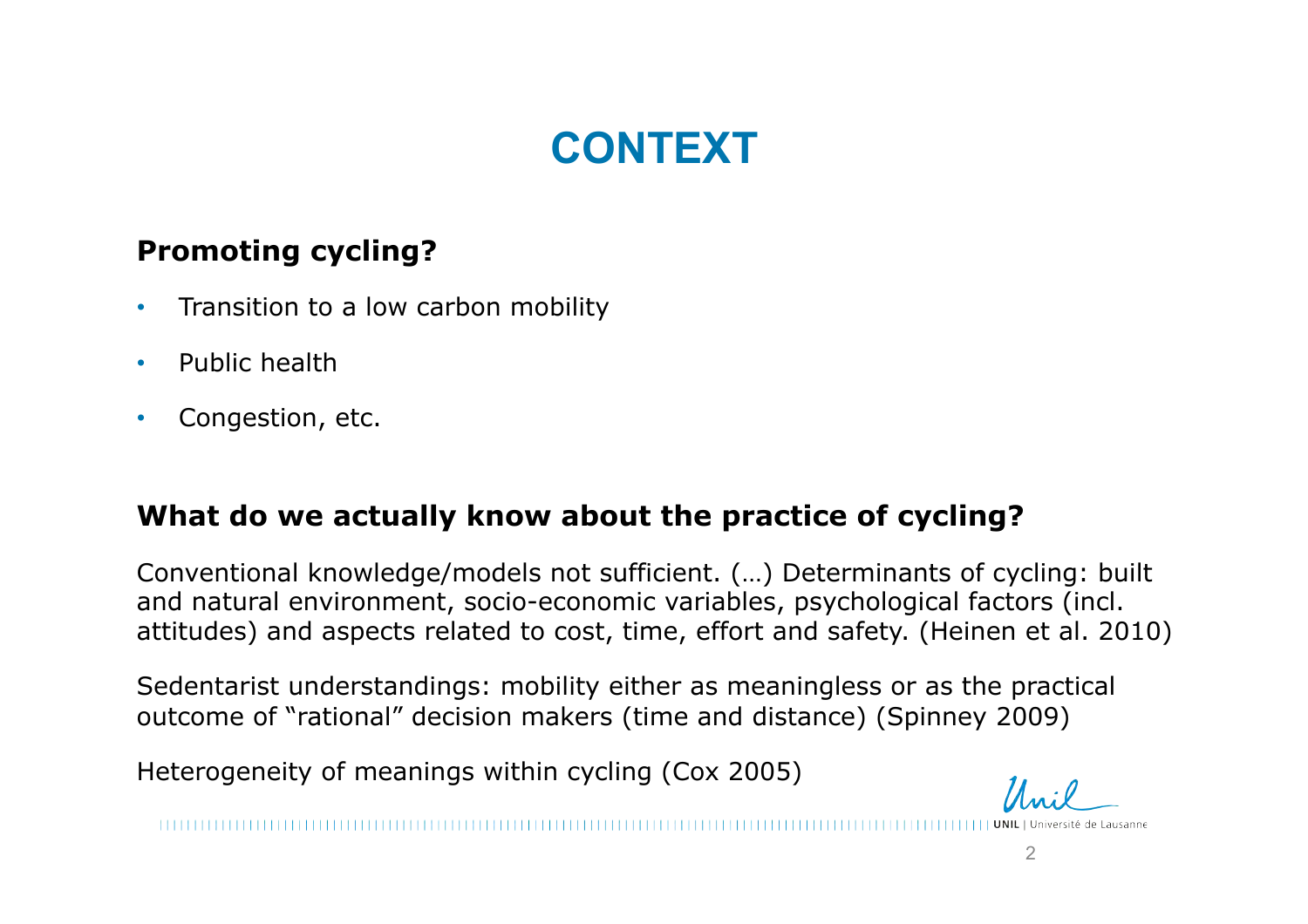# **BIKE TO WORK**

Organised since 2005 by PRO VELO

More than 50,000 participants (fourperson teams)

To cycle to work as much as possible in May and/or June

#### **Participants**

- Not representative of all cyclists (employed people, medium-sized or big firms, utility cycling, etc.)
- A wide range of profiles (practice, experience, equipment, etc.)

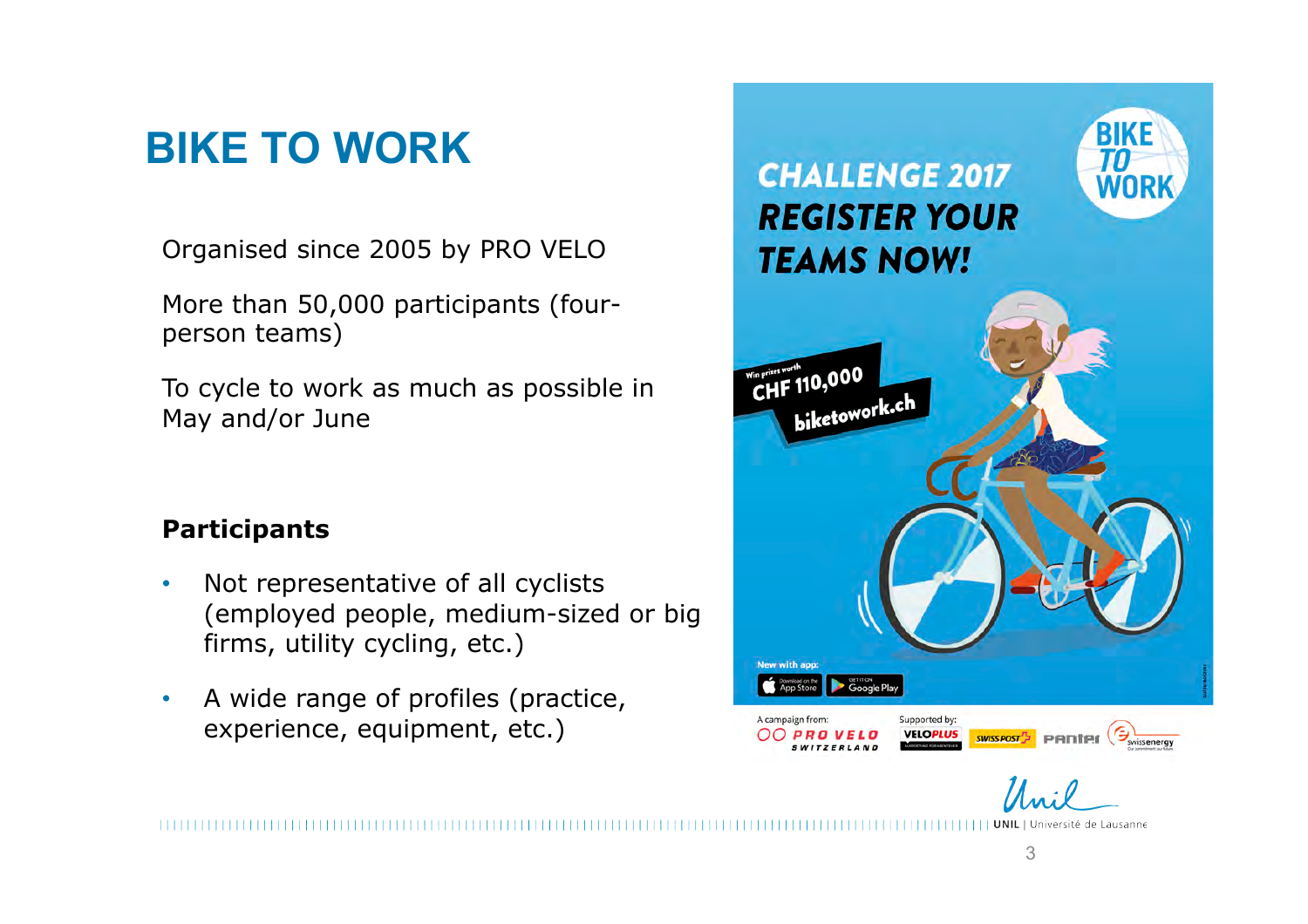# **METHODOLOGY**

- On-line questionnaire sent to the participants in bike to work 2016
- Questions on
	- Profiles
	- Mobility practices
	- Equipment
	- Skills and competences
	- **Motivations**
	- Barriers
	- Bikeability of the commuting trip (infrastructure, safety issues, etc.)
	- Participation in bike to work (motivations, impacts, etc.)
	- $\bullet$  … …
- 13,744 valid questionnaires (response rate of 30%)
- Many comments (e.g. 2,600 on motivations)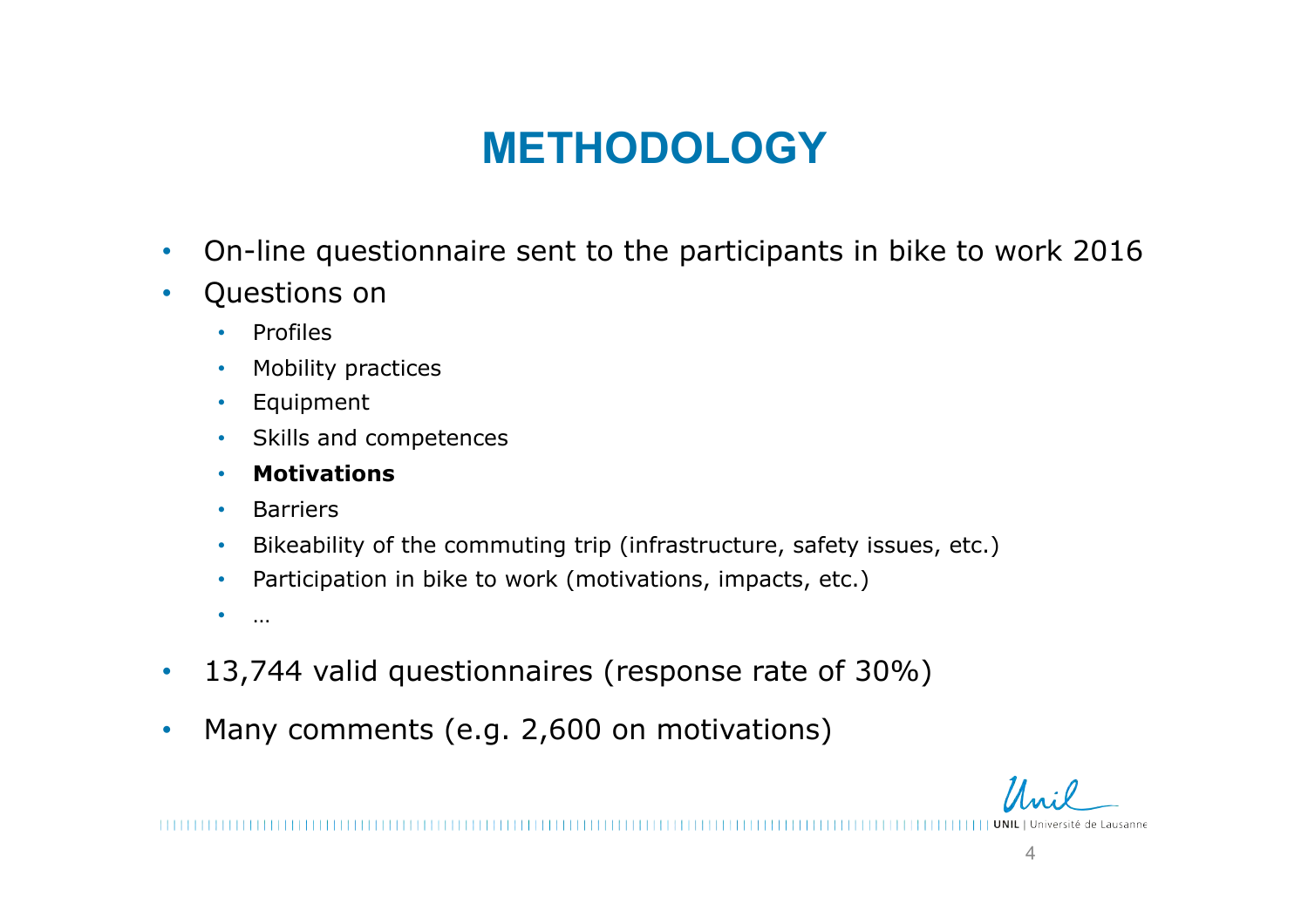# **THEORETICAL FRAMEWORK**

**Why do people cycle to work?** 

#### **Conceptualisation of mobility (Cresswell 2010)**

- Movement
- Representations
- Embodied practice

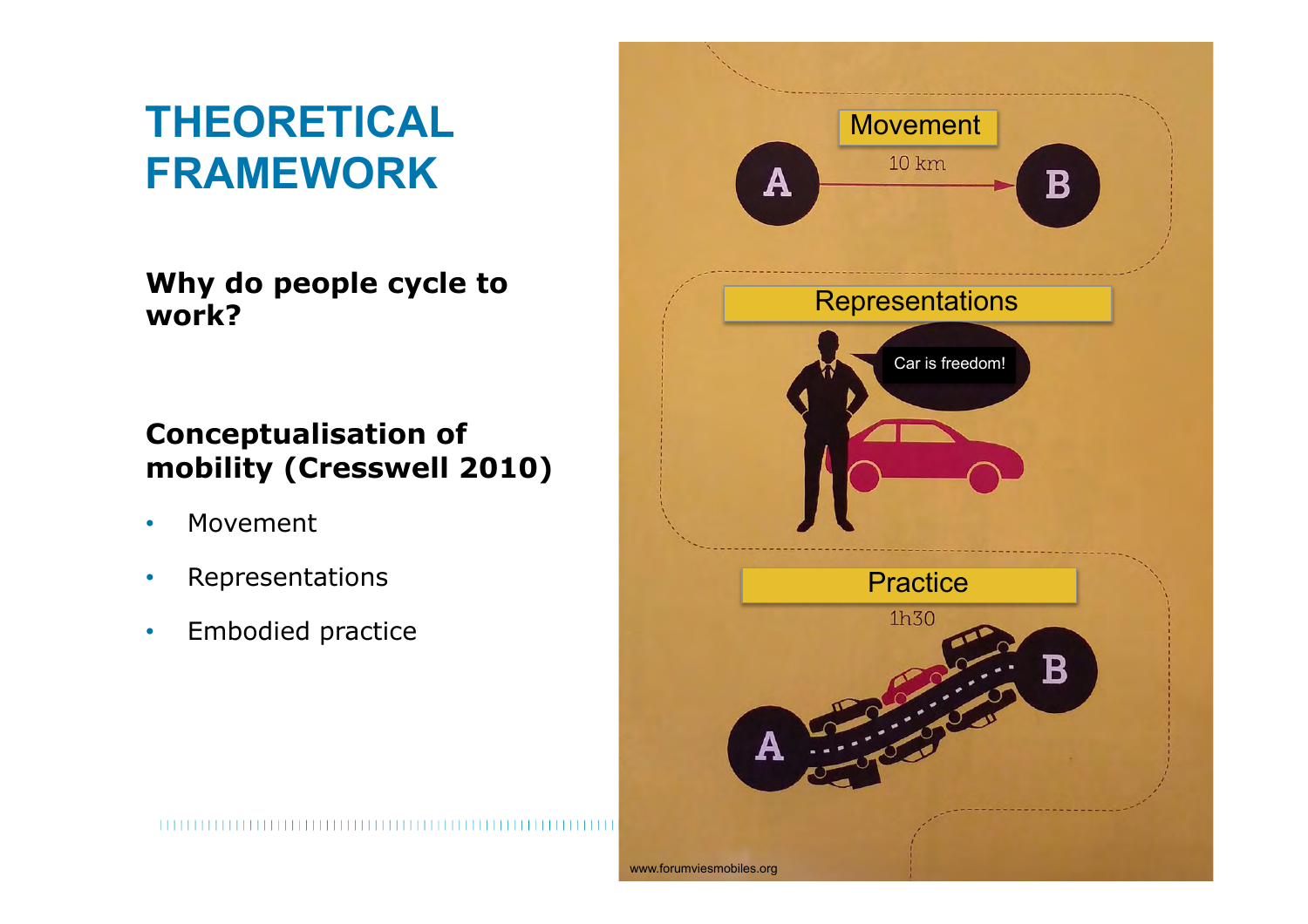### **MOTIVATIONS TO CYCLE TO WORK**



### **Three main axes**

Method: Principal component analysis

#### • Well-being

- Civic engagement
- Independence

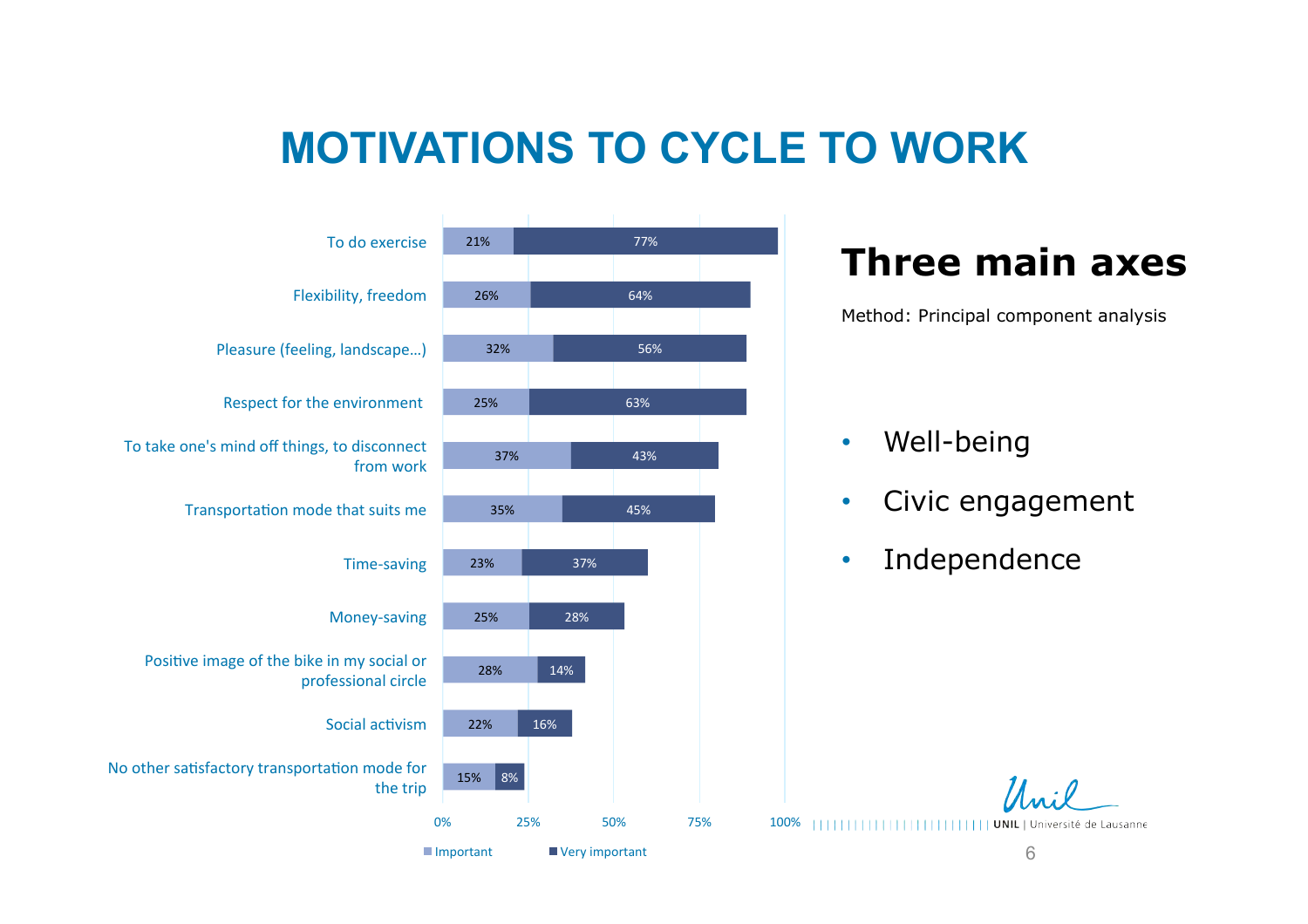## **"WELL-BEING" I**

#### **To do exercise with a variable intensity**

- "If you rest, you rust!"
- "As I suffered a torn cruciate ligament, I can't run anymore. The bike, even electric, enables me to do sport at least a little."
- "I often combine the trip back home with a long training route (instead of 8km, maybe 50-60km) so that I can squeeze in an endurance training while there is still daylight."

#### **To maximize time by combining exercise and utilitarian trips**

- "I combine trip to work and sport, so that I don't have to use the lunch break or the evening to do sport. So it remains more time for the family."
- "It is difficult to find time to do sport. Using my compulsory trips to cycle is an appreciated time-saving trick in my schedule, even if I had to spend more time to make the trip in comparison to train or car."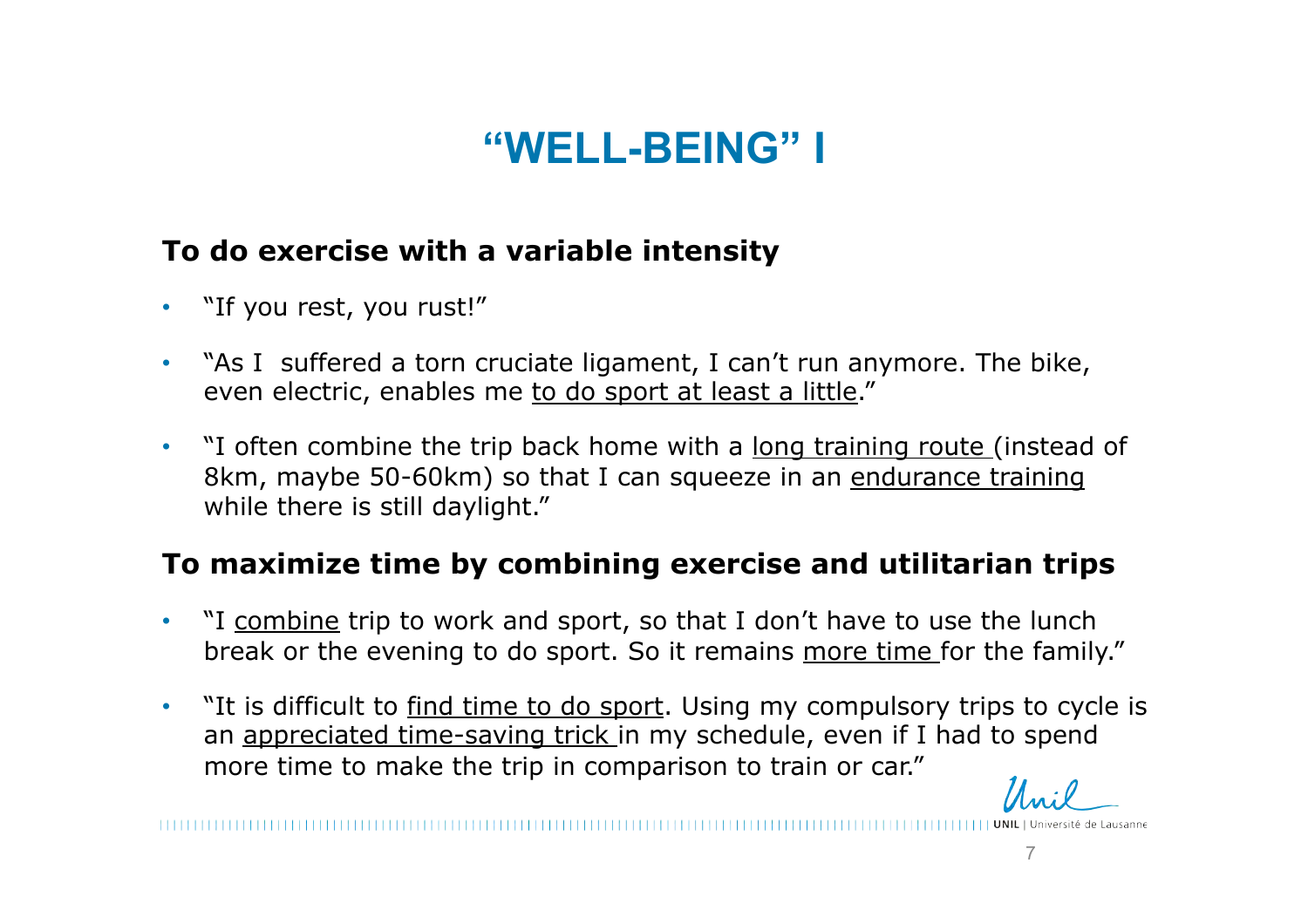## **"WELL-BEING" II**

#### **Pleasure**

- "Biking is simply great fun!"
- "I often make detours of more than 1 hour going to work just for pleasure."
- "In the morning moving in the fresh air is the first highlight of the day!"
- "VELOLOVE!"

#### **Disconnection from work**

- "While I am on my way back home with my bike, I can "stamp" a whole series of issues in the pedals so that I don't bring them with me. I arrive happier at home."
- "I could not use the car or buses every day (...), I would get depressed. The bike is a synonym of freedom and physical well-being but most of all it allows me to forget worries and negativity."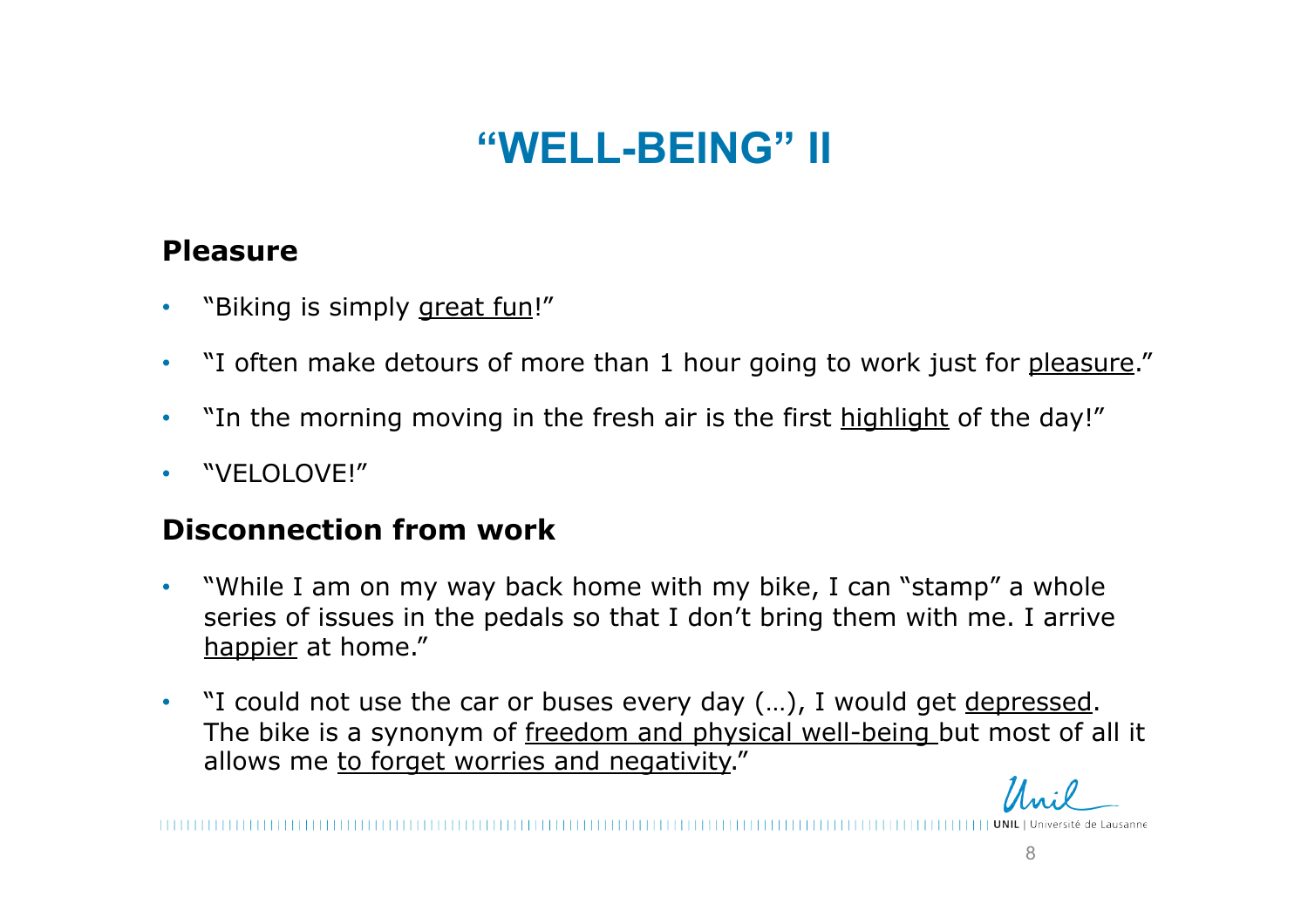## **"INDEPENDENCE"**

#### **Freedom, flexibility, speed of the bike**

- "Uncomplicated and flexible. I can quickly and simply stop at any shops, without looking for and paying for a parking space."
- "It is possible to park everywhere, to do quickly some shopping or anything on the way…"
- "Biking is simple and should stay so. I don't do it for convictions, neither for political or other "deep" reasons."

#### **Perceived constraints of the car and public transports**

- "A car is always stuck in traffic jam. By bike I get everywhere without delay."
- "I cycle because of laziness. All other means of transport are too constraining. Car: search for parking space, lines of vehicles, peak hours. Public transport: to respect the time table (or to miss the bus), to change, no offer during the whole night. Bike: door-to-door and round-the-clock!"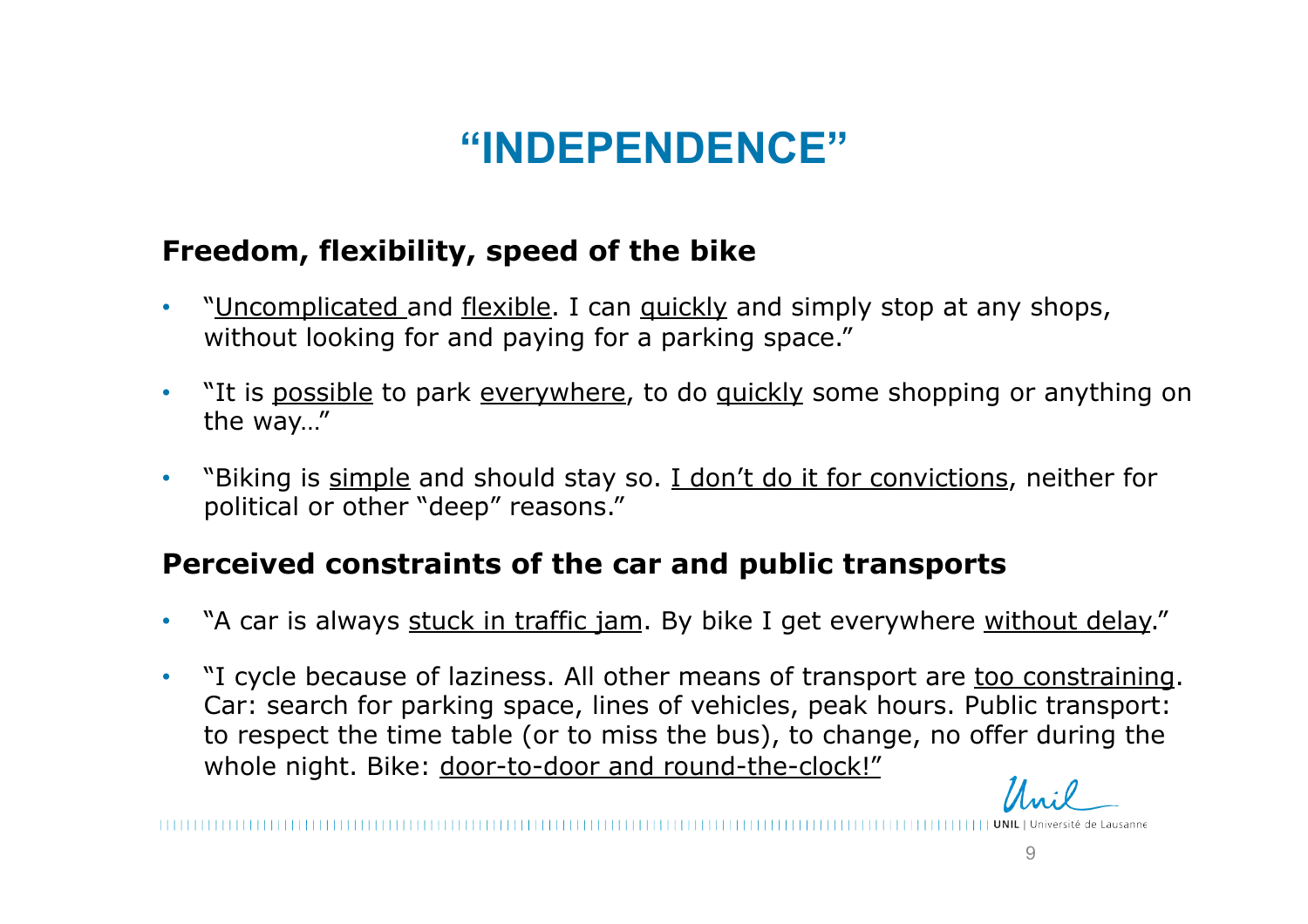## **"CIVIC ENGAGEMENT"**

#### **Environmental awareness and convivial rhythm**

- "Although I am not a sporty person at all, I love the bike. I like to do something for the environment, for the quality of life in a city, for our health, for the feeling and the sharing. Unfortunately I understand that I put my own life at high risk while cycling (and this despite the helmet, the bright colours clothes and the lamps)."
- "I hope that the bike will be used more in the future, that we will breathe better, for us but mainly for our kids. To ride a bike allows to rediscover a speed of life adapted to a human biological rhythm... All the contrary of the car that transforms the human being into a stressed person."
- "The increasing mobilisation through cars, motobikes and trucks bothers me greatly. Against this I would like to set an example with respect to my environment and say: it goes as well like this. To go everywhere with muscle power, so we are free, independent and stay fit. To be outside, to feel the sun and the rain on the skin, to let the wind whistle in the ears, to grope around in the fog. This is life!"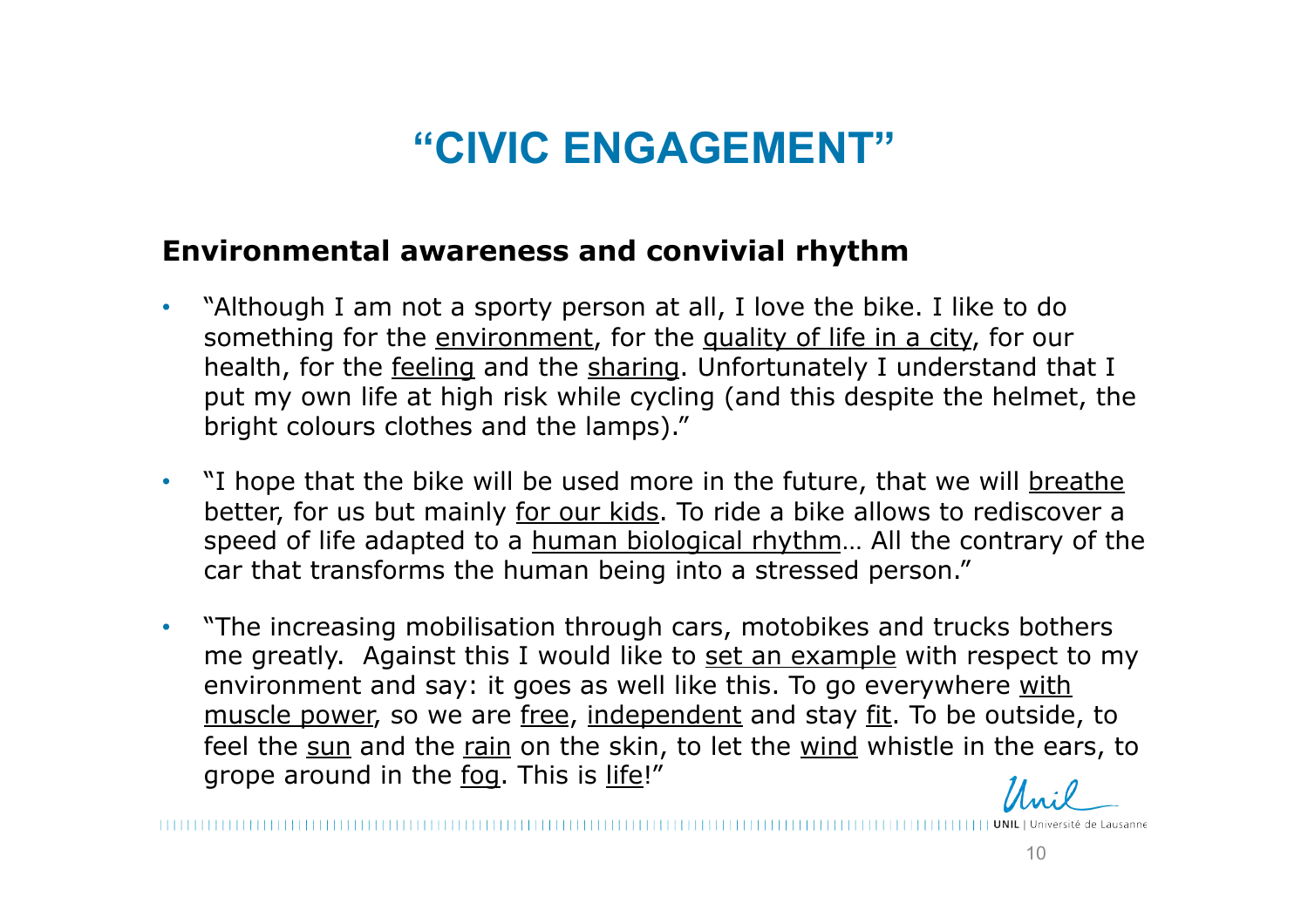## **FOUR TYPES OF CYCLISTS**

|                                                                                                                | $\%$ of<br>sample | <b>Well-being</b> | <b>Civic</b><br><b>Engagement</b> | <b>Independance</b> |
|----------------------------------------------------------------------------------------------------------------|-------------------|-------------------|-----------------------------------|---------------------|
| <b>Active</b><br>cyclists                                                                                      | 29%               | $+$               | $\overline{0}$                    |                     |
| <b>Civic cyclists</b>                                                                                          | 17%               |                   | $+$                               | $\overline{0}$      |
| <b>Individualist</b><br>cyclists                                                                               | 14%               | $+$               |                                   | $\pm$               |
| <b>Enthusiastic</b><br>cyclists                                                                                | 40%               | $+$               | $+$                               | $+ +$               |
| more than average<br>similar to average<br>less than average<br>$\mathbf 0$<br>$+$<br>$\overline{\phantom{a}}$ |                   |                   |                                   |                     |

 $\mathcal{U}_{\mathcal{M}}$ 

Method: cluster analysis (Ward)

| | | | | | | | | | | | | | UNIL | Université de Lausanne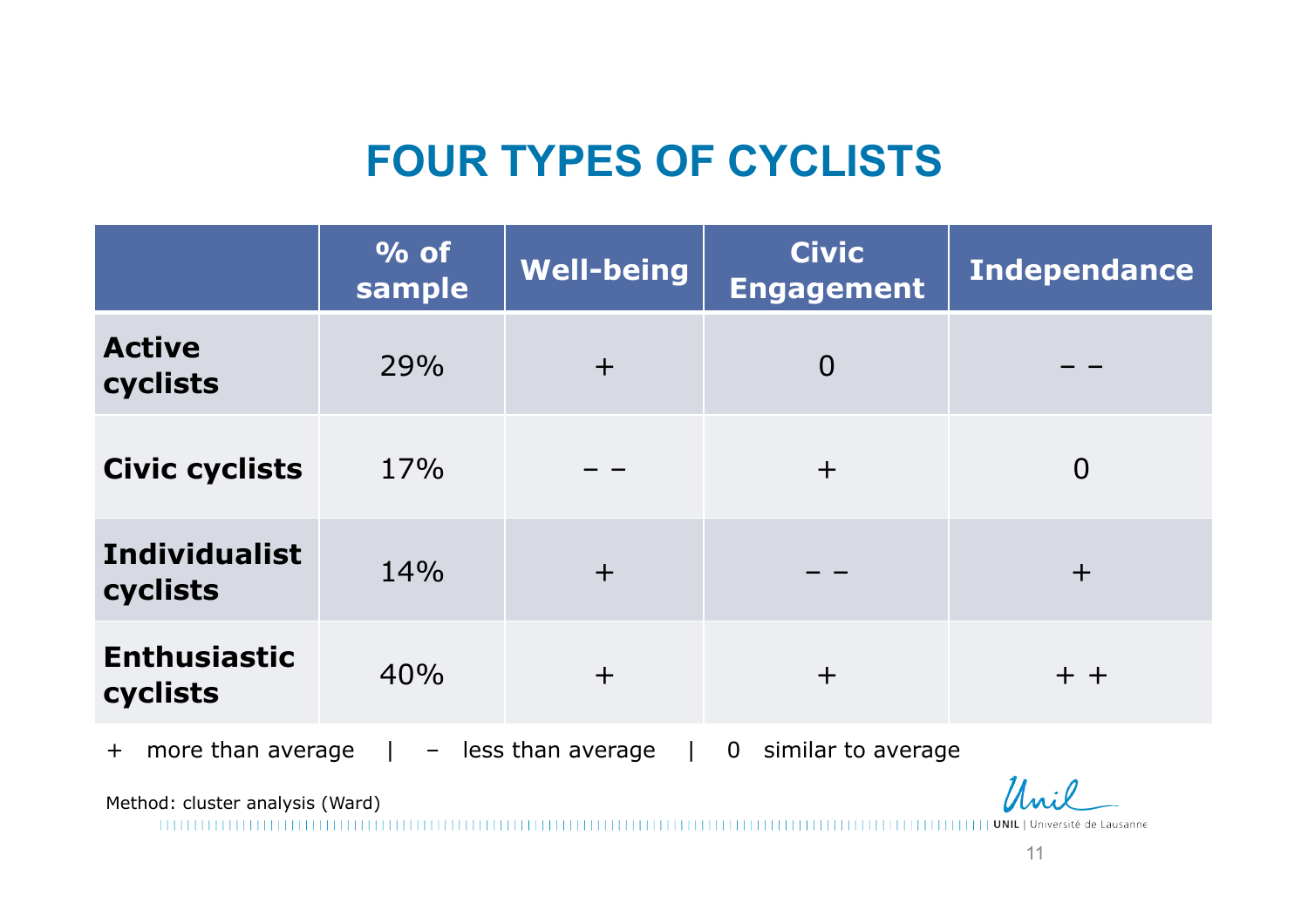# **WHO ARE THE FOUR TYPES OF CYCLISTS? (LOGISTIC REGRESSION)**

### **Profile**

- Sex
- Households (with/without children)
- Typology of municipalities (urban/suburban/rural)

### **Equipment**

- Access to car (yes or no/on demand)
- Public transport ticket (yes/no/half-fare card)

### **Practice**

- Seasonality (only in summer/all year round)
- Length of the commuting trip by bike (quintiles)
- Use of the bike (frequency)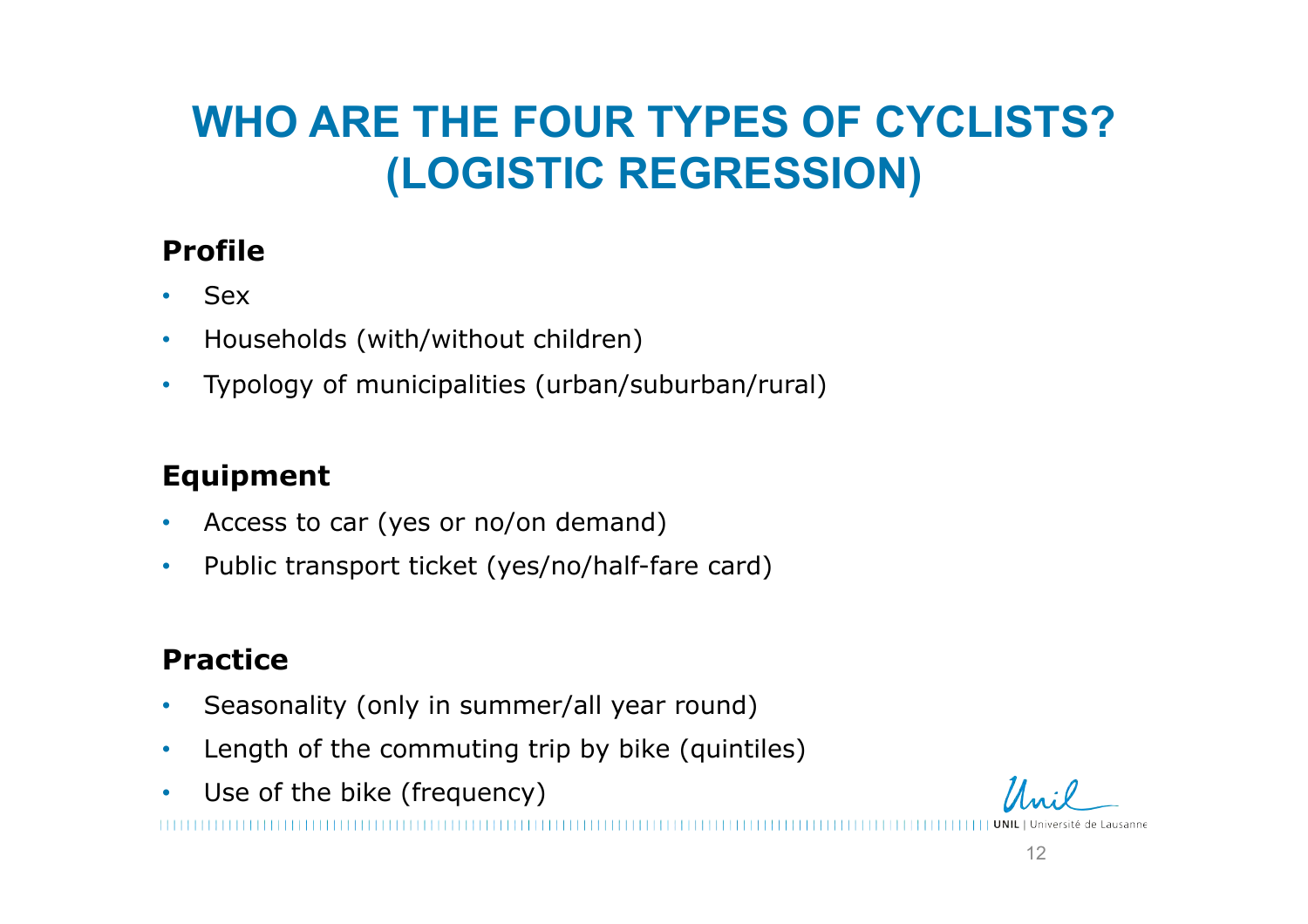# **WHO ARE THE FOUR TYPES OF CYCLISTS? (LOGISTIC REGRESSION)**

#### **Active cyclists**

- Overrepresentation: men; with children; suburban/rural areas; car owners; no season ticket
- Cycle less regularly, more in summer, on longer distances

### **Civic cyclists**

- Overrepresentation: men; urban areas
- Cycle on shorter distances

### **Individualist cyclists**

- Overrepresentation: childless households; urban areas; season ticket holders
- Commute most of the time by bike

#### **Enthusiastic cyclists**

- Overrepresentation: women; urban areas; no car
- Cycle all year round, not on very long distances, most of the time to work